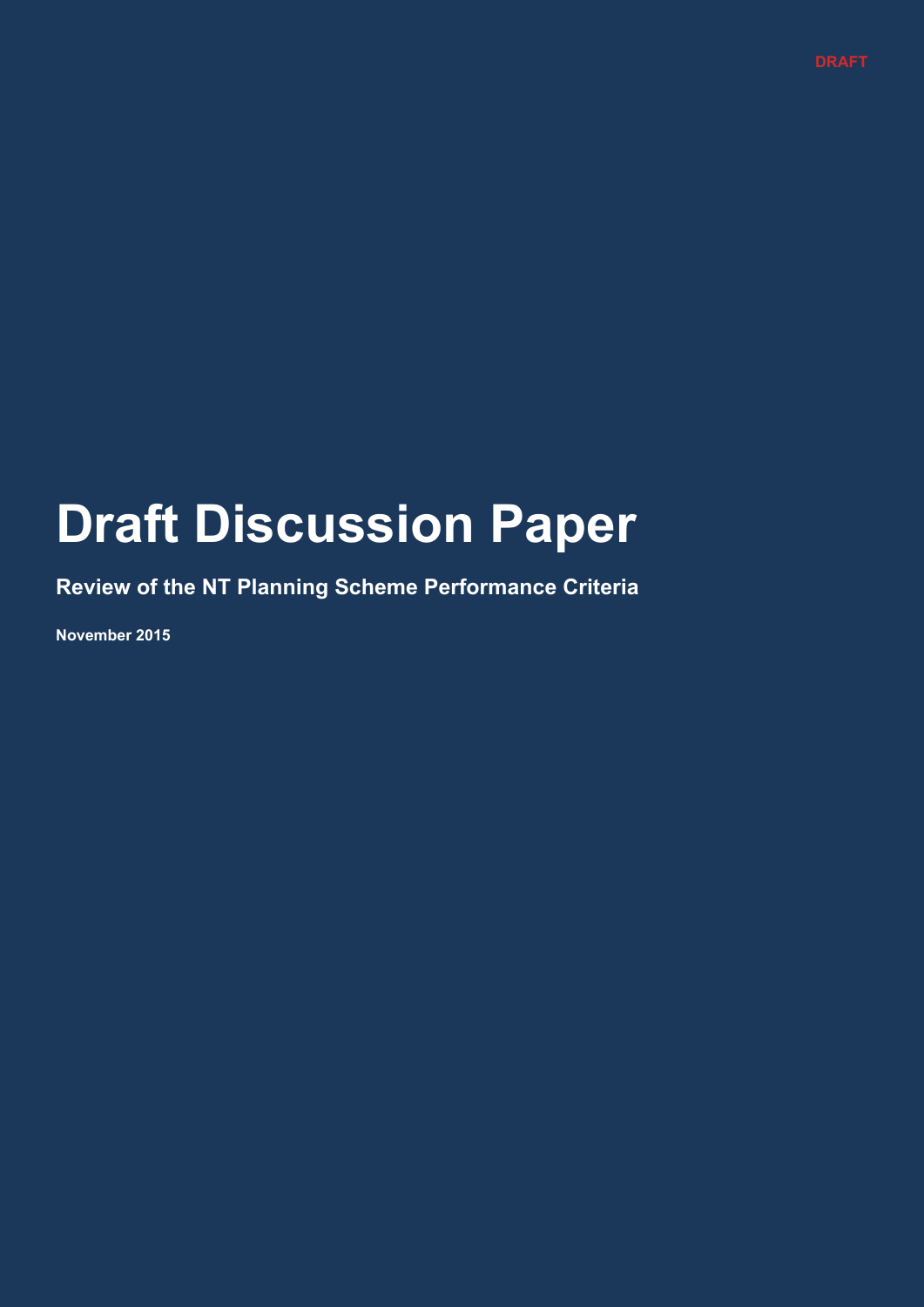# **Contents**

| $\mathbf{1}$ . | <b>Purpose of the Discussion Paper</b>                   |  |
|----------------|----------------------------------------------------------|--|
| 2.             | New Criteria for Multiple Dwelling Residential Zones     |  |
| 3.             | New Criteria for Larger Urban Mixed Use Activity Centres |  |
| 4.             | New Criteria for Darwin Harbour Foreshore Areas          |  |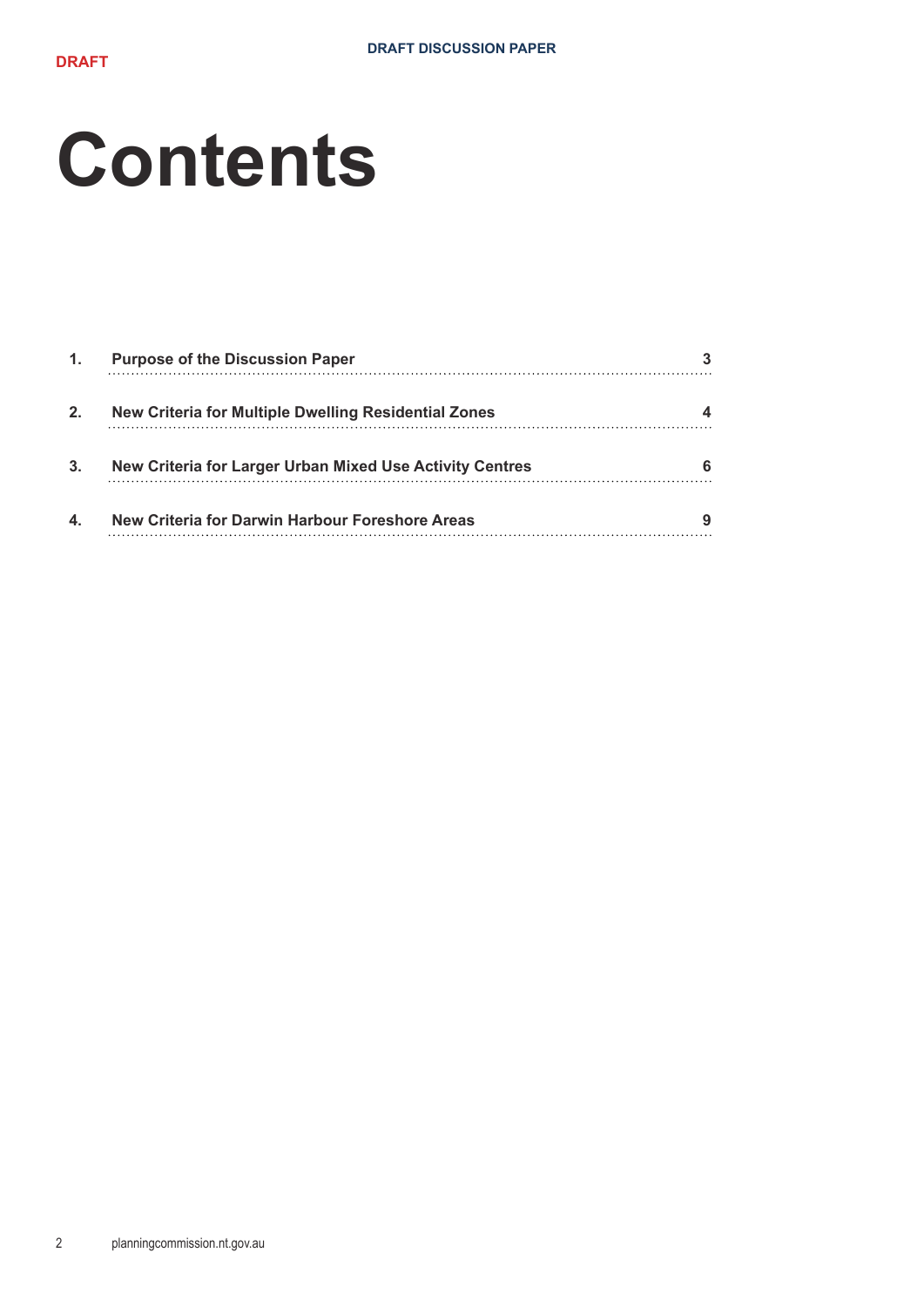# **1. Purpose of the Discussion Paper**

Feedback obtained during the Darwin Inner Suburbs Area Plan project identified a need to improve building design outcomes in residential areas and activity centres by re-considering the development standards set by the NT Planning Scheme.

This document aims to start a conversation around potential changes to the NT Planning Scheme in relation to performance criteria attached to Zone SD, Zone MD, Zone MR, Zone HR and larger urban activity centres.

The potential changes outlined within this document if adopted would have application to the standard residential and larger urban mixed use activity centres across all zoned land referenced within the Northern Territory Planning Scheme.

Your feedback on these changes is encouraged.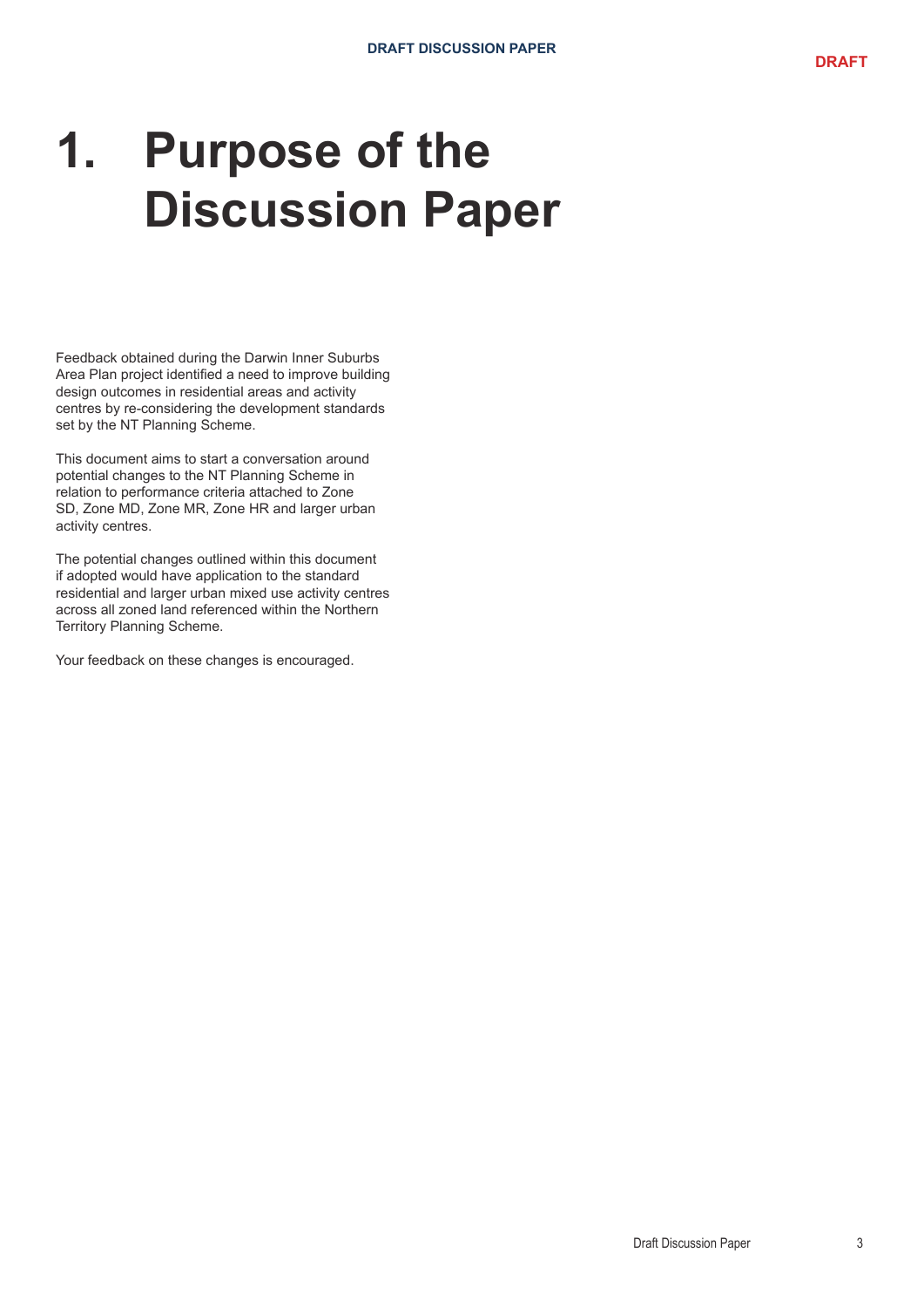# **2. New Criteria for Multiple Dwelling Residential Zones**

| <b>Development Principles</b>                                                                                  |                                                                                                                                                                                                                                                                                                                |  |
|----------------------------------------------------------------------------------------------------------------|----------------------------------------------------------------------------------------------------------------------------------------------------------------------------------------------------------------------------------------------------------------------------------------------------------------|--|
| <b>Objectives</b>                                                                                              | <b>Possible responses</b>                                                                                                                                                                                                                                                                                      |  |
| 1. Varied and contextually<br>responsive roof forms.                                                           | Roof design that addresses the context of the building and adjacent roof<br>forms.                                                                                                                                                                                                                             |  |
| 2. Design and construction<br>of dwellings that present<br>a residential character.                            | A domestic design approach comprising a balance of solid and void<br>elements, embellished with architectural features such as balconies,<br>fenestration, window sills, eaves and roof forms.                                                                                                                 |  |
|                                                                                                                | Recognisably domestic materials and finishes that avoid industrial and<br>commercial type finishes, which are applied with regard to the site context.                                                                                                                                                         |  |
| 3. Car parking is to be<br>hidden from view<br>in multiple dwelling<br>apartment buildings.                    | Car parking located behind buildings, in basements, or if in buildings above<br>ground floor level or if at ground level sleeved behind dwellings.<br>On site car parking areas screened to ensure that these areas are not                                                                                    |  |
|                                                                                                                | visible from the primary or secondary street or adjoining sites.                                                                                                                                                                                                                                               |  |
|                                                                                                                | No parking in front of buildings other than within the road reserve for on<br>street parking.                                                                                                                                                                                                                  |  |
| 4. Opportunities for passive<br>surveillance.                                                                  | Development oriented to maximise the number of dwellings overlooking<br>the public realm (including parks and streets).                                                                                                                                                                                        |  |
| 5. Building design that<br>provides a positive<br>contribution to the public<br>realm.                         | Ground floor units that:<br>are orientated towards primary and secondary streets; and<br>$\bullet$<br>have direct pedestrian access to and are visible from primary and<br>$\bullet$<br>secondary streets.<br>Fences taller than 1.2 m abutting primary and secondary streets are to                           |  |
|                                                                                                                | have breaks that allow for visual permeability.                                                                                                                                                                                                                                                                |  |
| 6. Reduce perception<br>of building bulk and<br>massing and reduce the<br>visual impact of large<br>buildings. | Building design that:<br>breaks large buildings into several smaller elements; and<br>utilises rhythmic decorative building elements and columns, pillars,<br>$\bullet$<br>window placement, balconies and other architectural to subdivide the<br>facades of larger buildings into smaller vertical segments. |  |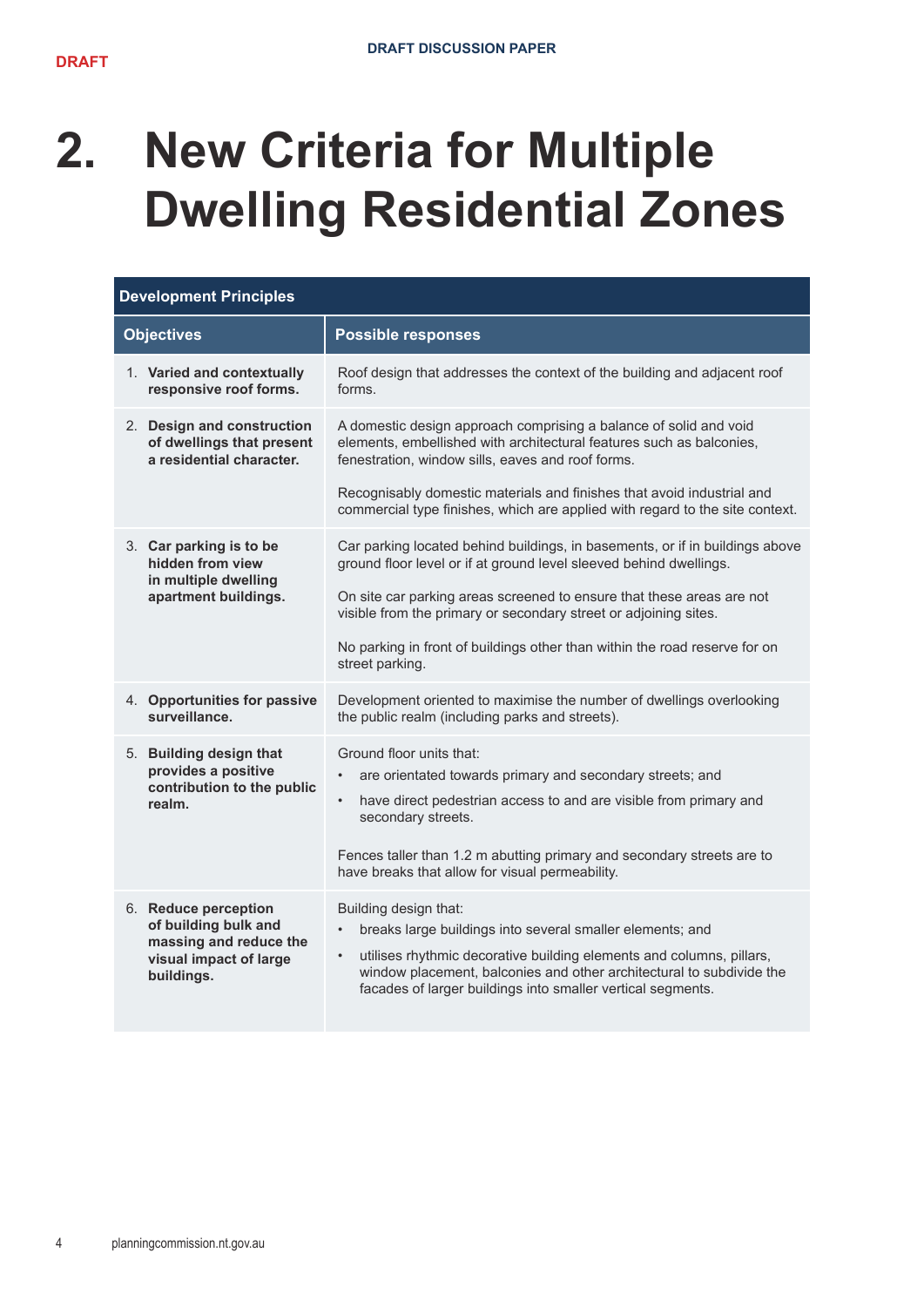| <b>Development Principles</b>                                                                                              |                                                                                                                                                                                                                                                                                                                                                                                                                                                                                                                                                                                                                                                                                                                                                                                                                                                                                                                                                                                 |  |
|----------------------------------------------------------------------------------------------------------------------------|---------------------------------------------------------------------------------------------------------------------------------------------------------------------------------------------------------------------------------------------------------------------------------------------------------------------------------------------------------------------------------------------------------------------------------------------------------------------------------------------------------------------------------------------------------------------------------------------------------------------------------------------------------------------------------------------------------------------------------------------------------------------------------------------------------------------------------------------------------------------------------------------------------------------------------------------------------------------------------|--|
| <b>Objectives</b>                                                                                                          | <b>Possible responses</b>                                                                                                                                                                                                                                                                                                                                                                                                                                                                                                                                                                                                                                                                                                                                                                                                                                                                                                                                                       |  |
| 7. Sensitive treatment<br>of significant view<br>corridors.                                                                | Buildings on elevated sites readily visible from surrounding localities are to<br>be orientated to present the short access to the external boundary of the<br>site to minimise the perception of size and bulk.                                                                                                                                                                                                                                                                                                                                                                                                                                                                                                                                                                                                                                                                                                                                                                |  |
| 8. Adequate separation<br>between residential<br>buildings to facilitate<br>residential privacy and<br>breeze penetration. | Building are to be setback from side and rear lot boundaries as follows:<br>Between three and four storeys -<br>6m where habitable rooms/balconies interface; and<br>$\bullet$<br>3m between non-habitable rooms.<br>$\bullet$<br>Five storeys and above -<br>9m where habitable rooms/balconies interface; and<br>$\bullet$<br>4.5m between non-habitable rooms.<br>$\bullet$<br>Where two or more buildings adjoin each other on the same site, the<br>following separation distances apply:<br>Up to four storeys -<br>12m where habitable rooms/balconies interface:<br>$\bullet$<br>9m where habitable rooms/balconies and a non-habitable rooms<br>$\bullet$<br>interface; and<br>6m between non-habitable rooms.<br>$\bullet$<br>Five storeys and above -<br>18m where habitable rooms/balconies interface;<br>$\bullet$<br>12m where habitable rooms/balconies and a non-habitable rooms<br>$\bullet$<br>interface; and<br>9m between non-habitable rooms.<br>$\bullet$ |  |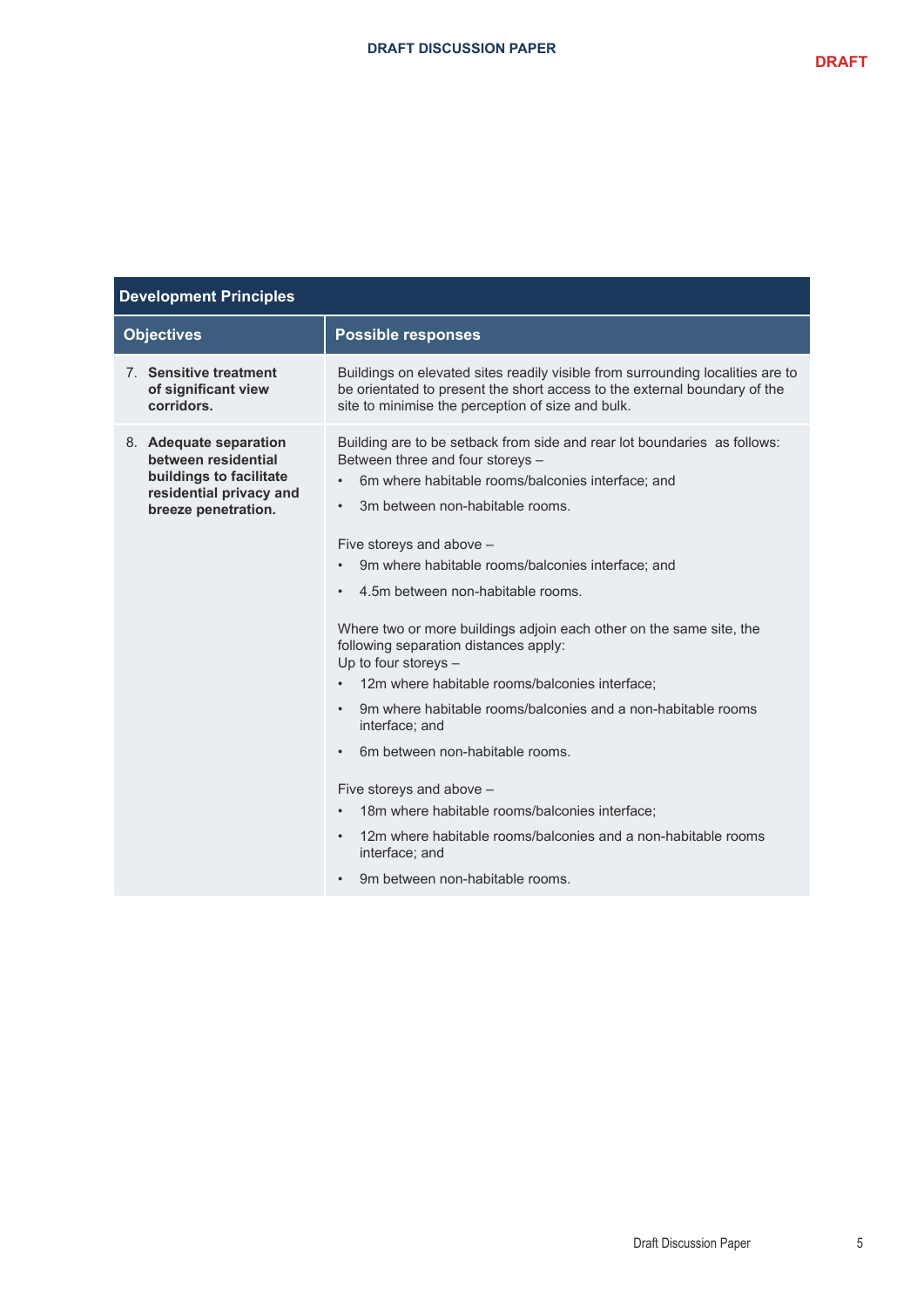## **3. New Criteria for Larger Urban Mixed Use Activity Centres**

| <b>Development Principles</b>                                                                                      |                                                                                                                                                                                                                                                                                                                                                                                                                                                                                                                                                                                                                                                                                                                                                                                                                                                                                                                                                                                                                                                                                                                                                                                                                                                                         |  |
|--------------------------------------------------------------------------------------------------------------------|-------------------------------------------------------------------------------------------------------------------------------------------------------------------------------------------------------------------------------------------------------------------------------------------------------------------------------------------------------------------------------------------------------------------------------------------------------------------------------------------------------------------------------------------------------------------------------------------------------------------------------------------------------------------------------------------------------------------------------------------------------------------------------------------------------------------------------------------------------------------------------------------------------------------------------------------------------------------------------------------------------------------------------------------------------------------------------------------------------------------------------------------------------------------------------------------------------------------------------------------------------------------------|--|
| <b>Objectives</b>                                                                                                  | <b>Possible responses</b>                                                                                                                                                                                                                                                                                                                                                                                                                                                                                                                                                                                                                                                                                                                                                                                                                                                                                                                                                                                                                                                                                                                                                                                                                                               |  |
| 1. Active frontages,<br>street address and<br>opportunities for passive<br>surveillance in mixed use<br>locations. | Buildings provide:<br>75% of the length of the boundary that interface with a primary or<br>$\bullet$<br>secondary street as active frontage including:<br>clear glass windows with views to and from the street;<br>$\bullet$<br>frequent operational entrances to tenancies/ buildings; and/ or<br>$\bullet$<br>al fresco dining areas and courtyards that can be used by tenants and<br>$\bullet$<br>their guests.<br>Design details to maximise opportunities for passive surveillance and<br>minimise entrapment opportunities including:<br>the placement of windows to provide views to and from the street; and<br>$\bullet$<br>operational doors that allow entrance and exit opportunities; and<br>$\bullet$<br>permeable screening and landscaping to loading docks.<br>$\bullet$<br>Ground floor units and commercial premises:<br>orientated towards primary and secondary streets;<br>$\bullet$<br>overlook and provide passive surveillance of public open spaces; and<br>$\bullet$<br>have direct and visible pedestrian access points on primary and<br>$\bullet$<br>secondary streets interfaces.<br>Fences incorporate permeable panels above 1.2m to provide a balance<br>between privacy and visual surveillance of primary and secondary streets. |  |
| 2. Al fresco dining that<br>does not impede<br>pedestrian movement.                                                | Al fresco areas are provided within the site boundary on a primary or<br>secondary street where the footpath width is less than 3m or where the al<br>fresco area impedes the movement of pedestrians and wheelchairs.                                                                                                                                                                                                                                                                                                                                                                                                                                                                                                                                                                                                                                                                                                                                                                                                                                                                                                                                                                                                                                                  |  |
| 3. Continuous shop<br>frontages along primary<br>streets in mixed use<br>areas.                                    | Continuous tenancies/ units on the ground floor where buildings interface<br>with primary streets and on secondary streets where practical.<br>A break in continuity of tenancies on a primary street accommodates an<br>open space plaza for public art, a pedestrian seating area, a courtyard<br>for the tenancy/ unit or the like. Such breaks are limited to areas where<br>a continuous building façade is impractical, or where a significant<br>contribution to the public domain is created.                                                                                                                                                                                                                                                                                                                                                                                                                                                                                                                                                                                                                                                                                                                                                                   |  |
| 4. Shade over pedestrian<br>footpaths.                                                                             | Awnings to primary and secondary streets for the full extent of the site<br>frontage to:<br>cover the full width of the footpath where practical; and<br>$\bullet$<br>allow for the planting and growth of mature trees within the road<br>$\bullet$<br>reserve.                                                                                                                                                                                                                                                                                                                                                                                                                                                                                                                                                                                                                                                                                                                                                                                                                                                                                                                                                                                                        |  |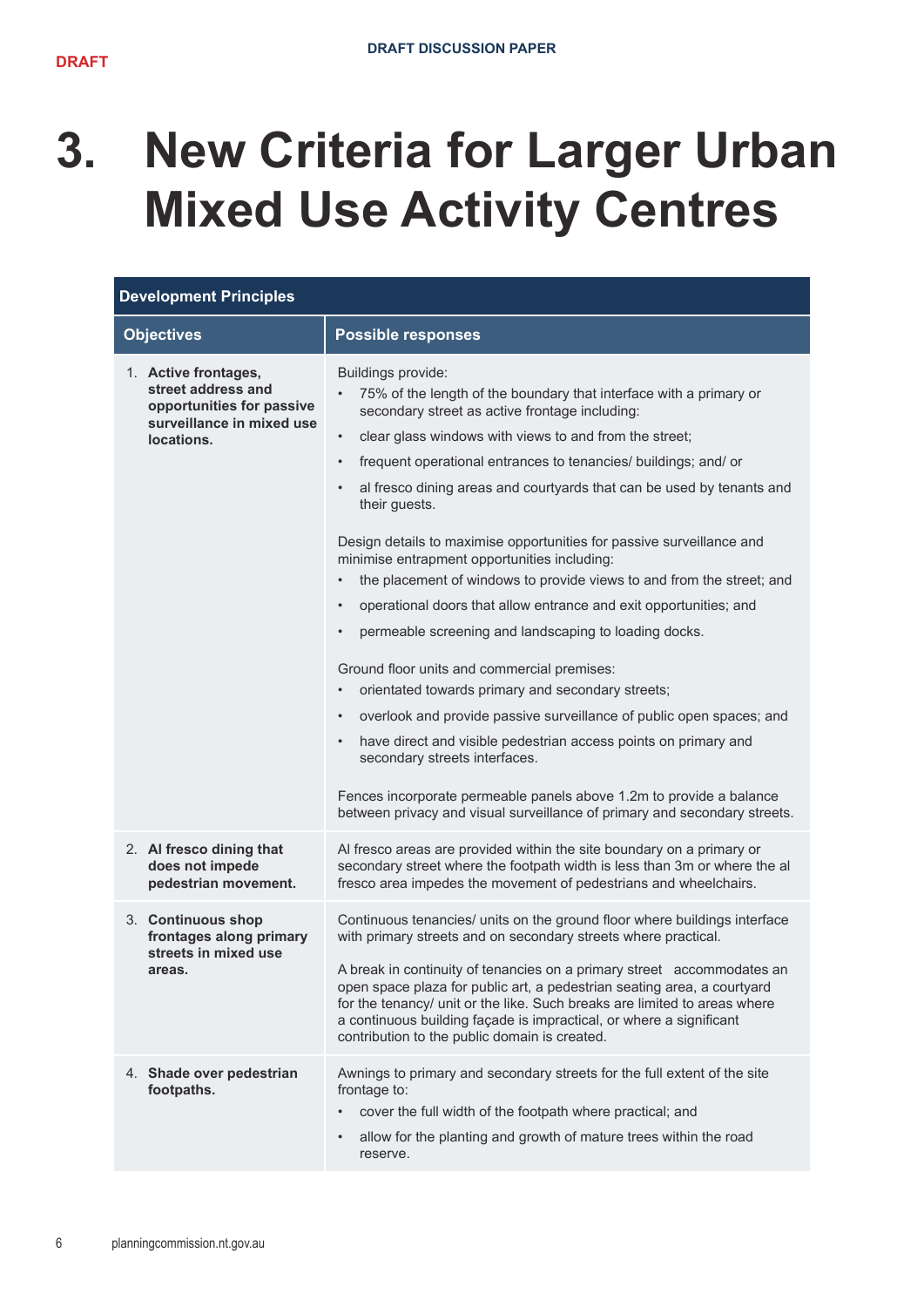| <b>Development Principles</b>                                                                                                                                                                                                       |                                                                                                                                                                                                                                                                                                                                                                                                                                                                                                                                                         |  |
|-------------------------------------------------------------------------------------------------------------------------------------------------------------------------------------------------------------------------------------|---------------------------------------------------------------------------------------------------------------------------------------------------------------------------------------------------------------------------------------------------------------------------------------------------------------------------------------------------------------------------------------------------------------------------------------------------------------------------------------------------------------------------------------------------------|--|
| <b>Objectives</b>                                                                                                                                                                                                                   | <b>Possible responses</b>                                                                                                                                                                                                                                                                                                                                                                                                                                                                                                                               |  |
| 5. Articulation of buildings<br>to minimise the impacts<br>of bulk and mass and<br>provide for breeze<br>penetration, access to<br>natural light and variation<br>to the streetscape within<br>an overall unified public<br>domain. | Building form characterised by:<br>a podium with either single or multiple towers set back from the edge of<br>the podium;<br>an overall length less than 25 m;<br>$\bullet$<br>$\bullet$<br>vertical and horizontal features that respond to neighbouring building<br>and that contribute to continuity;<br>decorative elements in a rhythmic pattern; and<br>$\bullet$<br>architectural components such as columns, pillars, windows and<br>$\bullet$<br>balconies to minimise the impacts of mass and subdivide the façade<br>into smaller elements. |  |
| 6. Appropriate separation<br>between buildings on<br>residential zoned land<br>and mixed use buildings<br>for privacy, access to<br>natural light and breeze<br>penetration.                                                        | A site abutting residential land developed for mixed use provides:<br>a laneway of 9 m, containing 3 m of landscaping, adjacent to the<br>$\bullet$<br>boundary with the residential land; or<br>development in accordance with clause 8.3 of the NT Planning<br>$\bullet$<br>Scheme; or<br>where the building exceeds 4 storeys setbacks of:<br>$\bullet$<br>9 m where habitable rooms / balconies interface; or<br>$\bullet$<br>4.5 m between non-habitable rooms; and<br>٠<br>a 3 m landscape buffer within the setback.<br>$\bullet$                |  |
| 7. Appropriate setbacks<br>for contiguous mixed<br>use buildings and from<br>primary and secondary<br>streets.                                                                                                                      | No building setbacks for podium levels from primary and secondary streets<br>or from adjoining commercial sites.<br>At an interface between levels above the podium and public open space or<br>a primary/ secondary street, a building setback of 4.5 m from the edge of<br>the podium. Balconies may encroach into this setback by 3m.                                                                                                                                                                                                                |  |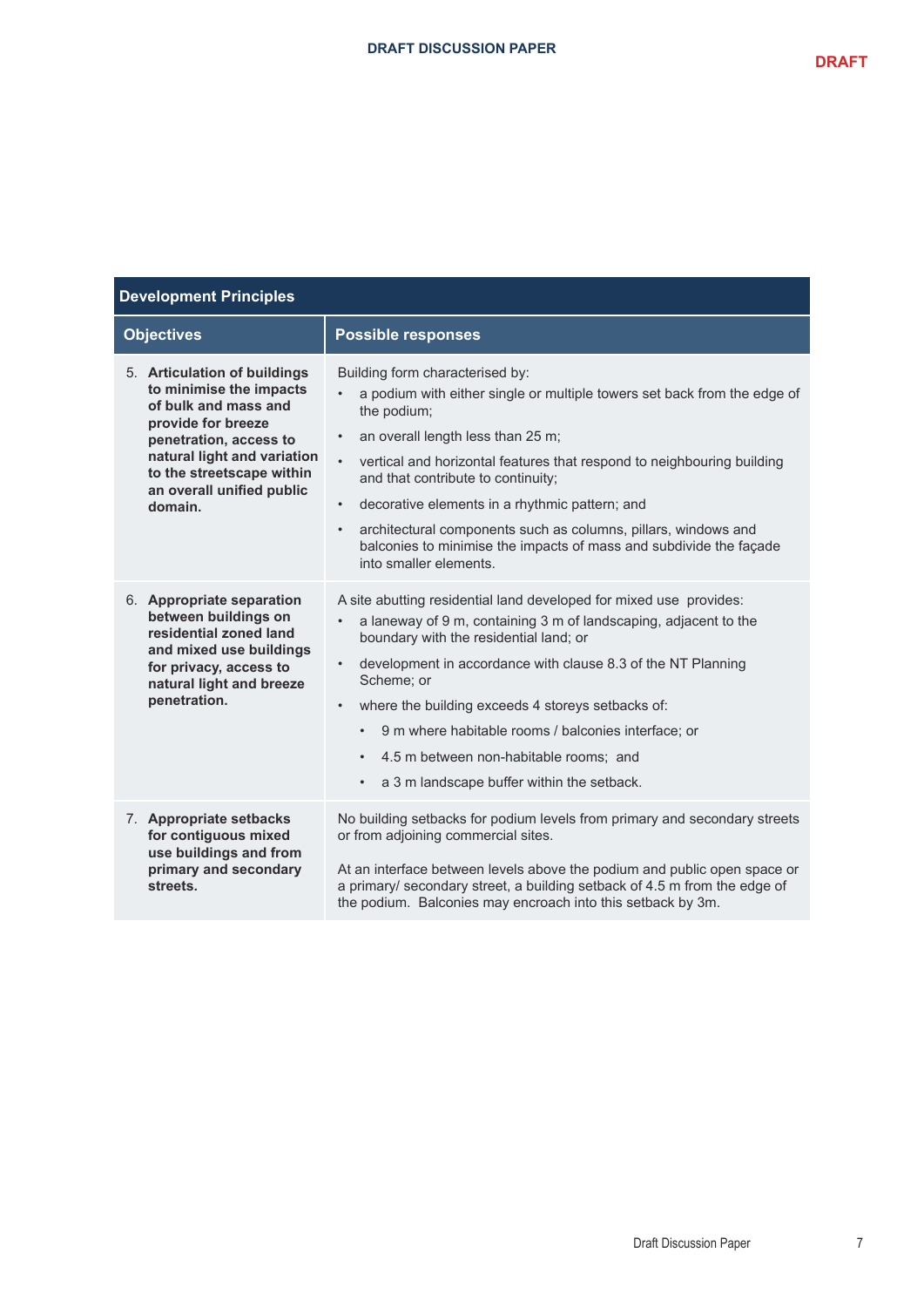| <b>Development Principles</b>                                                                                                                                            |                                                                                                                                                                                                                                                                                                                                                                                                                                                                                                                                                                                       |  |
|--------------------------------------------------------------------------------------------------------------------------------------------------------------------------|---------------------------------------------------------------------------------------------------------------------------------------------------------------------------------------------------------------------------------------------------------------------------------------------------------------------------------------------------------------------------------------------------------------------------------------------------------------------------------------------------------------------------------------------------------------------------------------|--|
| <b>Objectives</b>                                                                                                                                                        | <b>Possible responses</b>                                                                                                                                                                                                                                                                                                                                                                                                                                                                                                                                                             |  |
| 8. Adequate separation<br>between residential<br>buildings as components<br>of a mixed use<br>development to allow for<br>residential privacy and<br>breeze penetration. | The following side and rear setbacks of dwellings from the lot boundary are<br>provided:<br>Up to four storeys -<br>6 m where habitable rooms/balconies interface; and<br>3 m between non-habitable rooms.<br>$\bullet$<br>Five storeys and above -<br>9 m where habitable rooms/balconies interface; and<br>4.5 m between non-habitable rooms.<br>$\bullet$                                                                                                                                                                                                                          |  |
|                                                                                                                                                                          | Separations between two or more buildings adjacent to each other on the<br>same site are:<br>Up to four storeys -<br>12m where habitable rooms/balconies interface; and<br>6m between non-habitable rooms.<br>$\bullet$<br>Five storeys and above -<br>18m where habitable rooms/balconies interface; and<br>$\bullet$<br>9m between non-habitable rooms.<br>$\bullet$                                                                                                                                                                                                                |  |
| 9. Appropriate roof design<br>to generate articulation<br>of the top of buildings.                                                                                       | No setback of roof lines from the lot boundary in association with the<br>necessary internal drainage.<br>Roof lines and parapets that exceed the building height limits for<br>articulation purposes are not to contain any type of useable floorspace.                                                                                                                                                                                                                                                                                                                              |  |
| 10. Adaptive re-use of<br>ground floor levels.                                                                                                                           | Buildings maintain the options for future commercial use on the ground<br>floor by:<br>providing floor to ceiling heights of 2.7m of higher to allow for a change<br>$\bullet$<br>to commercial and retail uses overtime;<br>locating plumbing and toilets away from primary and secondary street<br>$\bullet$<br>boundaries; and<br>ensuring that design of the street interface allows for retrofitting the<br>$\bullet$<br>space for commercial purposes.                                                                                                                          |  |
| 11. Car parking hidden<br>from view and located<br>to facilitate continuous<br>pedestrian movement on<br>primary and secondary<br>streets.                               | Car parking either in basements, in buildings above ground floor level or<br>sleeved by commercial, retail or residential uses or behind buildings.<br>On site car parking areas screened from view from the primary street,<br>secondary street or adjoining sites.<br>Parking located in front of buildings only as on street parking within the<br>road reserve.<br>Vehicle access and loading areas for mixed use developments are located<br>on secondary streets or a rear laneway and not on the primary street<br>frontage.<br>Rear laneways are to be a minimum width of 6m. |  |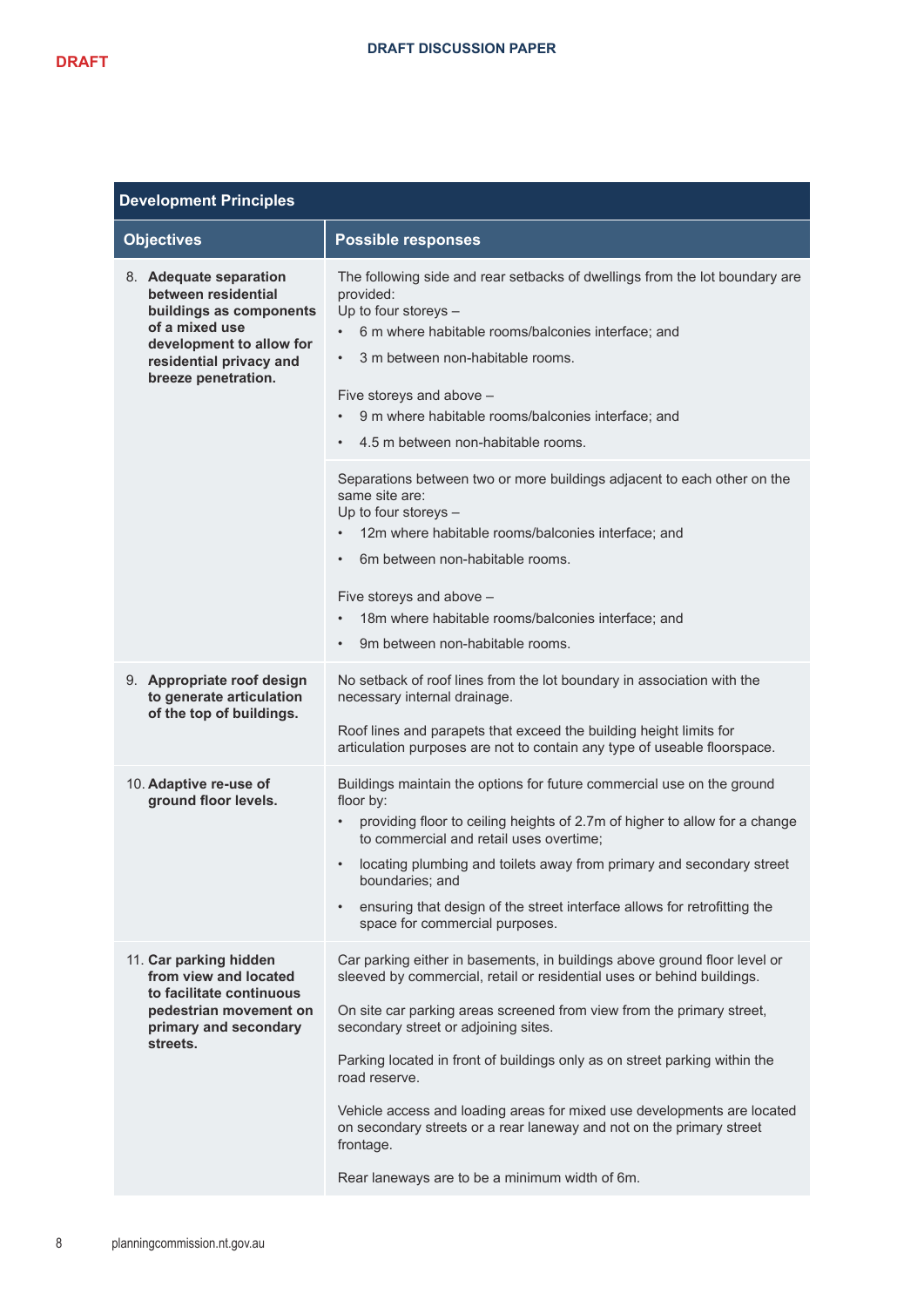#### **4. New Criteria for Darwin Harbour Foreshore Areas**

| <b>Development Principles</b>                                                                           |                                                                                                                                                                                                                                                                                                                                                                                                                                                                                                                                                                                                                                                                                           |  |  |  |
|---------------------------------------------------------------------------------------------------------|-------------------------------------------------------------------------------------------------------------------------------------------------------------------------------------------------------------------------------------------------------------------------------------------------------------------------------------------------------------------------------------------------------------------------------------------------------------------------------------------------------------------------------------------------------------------------------------------------------------------------------------------------------------------------------------------|--|--|--|
| <b>Objectives</b>                                                                                       | <b>Possible responses</b>                                                                                                                                                                                                                                                                                                                                                                                                                                                                                                                                                                                                                                                                 |  |  |  |
| 1. New buildings and<br>structures that respond<br>appropriately to<br>the Darwin Harbour<br>Foreshore. | Development associated with the harbour foreshore:<br>does not detract from view corridors to the Darwin Harbour or of Darwin<br>$\bullet$<br>from the Harbour;<br>have minimal impact on the continuous green landscape setting of the<br>$\bullet$<br>foreshore:<br>connect directly to the existing pedestrian and cycle networks within the<br>$\bullet$<br>locality;<br>provide continued public access to the foreshore, beach and parklands;<br>$\bullet$<br>provide generously landscaped spaces to any adjoining public road or<br>public open space reserve; and<br>ensure that buildings do not negatively impact on the low scale<br>$\bullet$<br>character of the foreshore. |  |  |  |